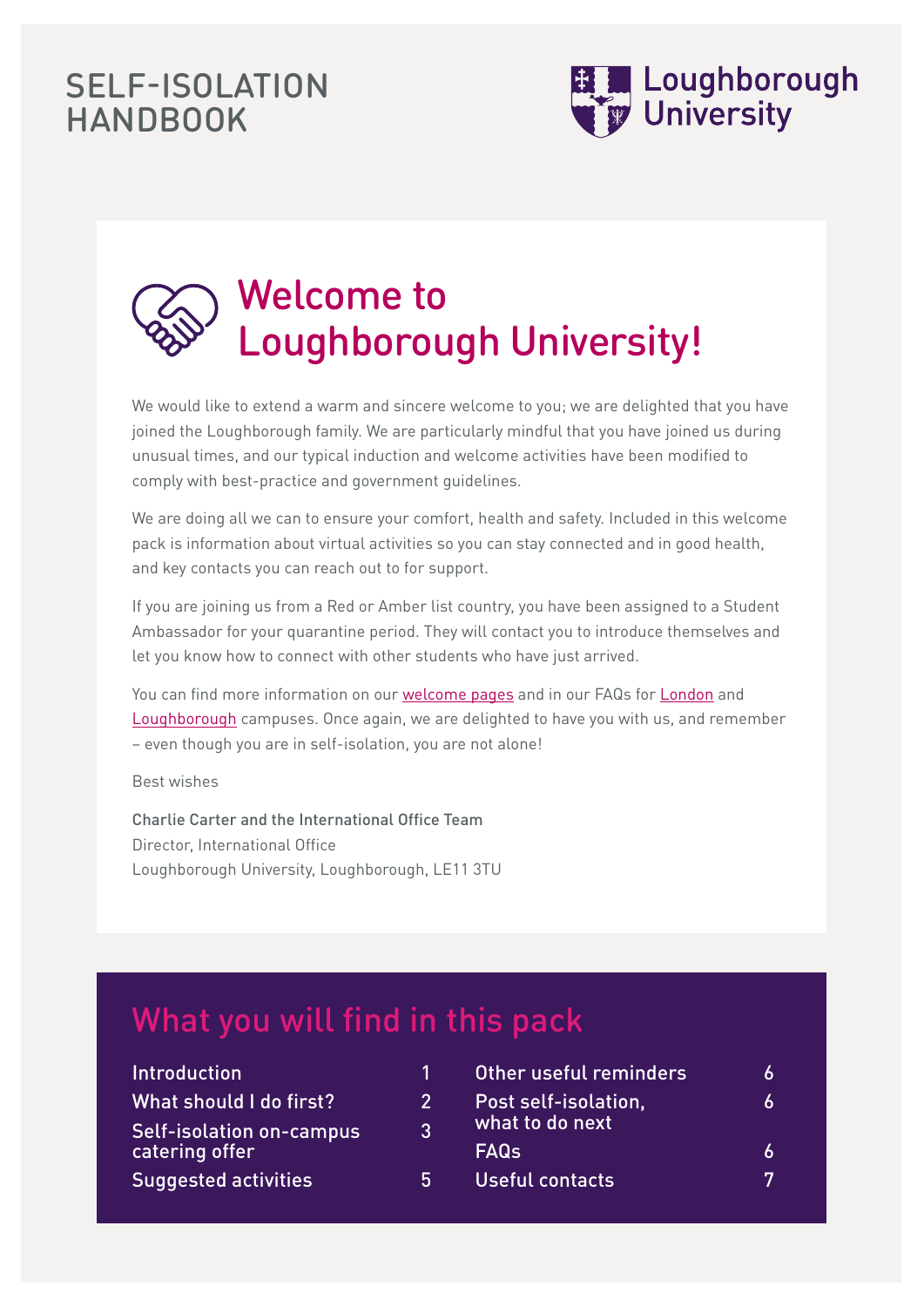## Introduction

When you first arrive in the UK, there will be Covid-19 requirements that you need to observe. It can take time for you to develop coronavirus symptoms after you catch the virus and you can unknowingly pass it on to others, even if you don't have symptoms.

These requirements will vary depending on the country you departed from and whether it is on the Green, Amber or Red list outlined by the [UK Government.](https://www.gov.uk/guidance/red-amber-and-green-list-rules-for-entering-england) They will also vary depending on whether you have received both jabs of an EU/ UK approved vaccine.

**Green List Countries** – You are required to take a Covid-19 test on day two after arriving to the UK. As long as this test is negative, you do not need to quarantine. You can book for day two test via our [connect and protect service](https://www.lboro.ac.uk/internal/studying-working-living/symptoms-covid-19/connect-protect/).

**Amber List Countries** – If you **have not** received both doses of an EU/UK approved vaccine, you will need to quarantine for 10 days and take two Government-required tests on **days 2 and 8** after your arrival. You can book your test via the [Connect and Protect form.](https://forms.office.com/pages/responsepage.aspx?id=wE8mz7iun0SQVILORFQISykatwBC9iVHmfRPnka7Fo9UQVlURDg3V0NaTUMxSUoxSjhYT1lSTUdPWi4u&wdLOR=c35D2E470-5F82-3646-85EF-35CB39D5A1D5) Students living in University-managed accommodation will need to quarantine in their hall room on arrival.

You can opt into the voluntary [Test to Release Scheme](https://www.gov.uk/guidance/coronavirus-covid-19-test-to-release-for-international-travel) to take an additional PCR test on day 5 of your quarantine period. These tests will be on site at the campus where you are based. If the result of this test is negative, you can end your quarantine. Test to Release tests can be booked via the [Connect and Protect form.](https://forms.office.com/pages/responsepage.aspx?id=wE8mz7iun0SQVILORFQISykatwBC9iVHmfRPnka7Fo9UQVlURDg3V0NaTUMxSUoxSjhYT1lSTUdPWi4u&wdLOR=cB0B8E935-544A-4540-B17F-10D8B4D4BA5B) You can access one test free of charge at the start of the academic year; any additional tests under the Test to Release scheme would be charged.

**Important: please make sure you are booking the correct test. For example, if you have not received an EU/ UK approved vaccine you should book tests for days 2 and 8.** 

Further information on the required tests is available in our notes on [Testing after arrival in the UK.](https://www.lboro.ac.uk/internal/studying-working-living/students/travel-from-overseas/) You will also need to take a lateral flow test before you access any buildings or facilities on the University campus (these tests can be booked via our [connect and protect service.](https://www.lboro.ac.uk/internal/studying-working-living/symptoms-covid-19/connect-protect/))

If you **have** received both doses of an [EU/UK approved](https://www.gov.uk/guidance/how-to-quarantine-when-you-arrive-in-england)  [vaccine](https://www.gov.uk/guidance/how-to-quarantine-when-you-arrive-in-england), you will not need to isolate when you arrive in the UK need but you will need to take a PCR Covid-19 test on day 2 following your arrival in the country, as required by the Government.

**Red List Countries** – You must stay in the government approved hotel for ten days, so exercise, activities and food provision will all have to be undertaken from your room. You will need to take a series of tests in advance of your travel and during your quarantine period at the Government-approved hotel. Further information on the required tests is available in our notes on [Testing after](https://www.lboro.ac.uk/internal/studying-working-living/students/travel-from-overseas/)  [arrival](https://www.lboro.ac.uk/internal/studying-working-living/students/travel-from-overseas/) in the UK. You will not be able to use the Test to Release scheme.

Once you have completed your ten days' quarantine you will be able to travel to Loughborough or London campus. For students travelling to Loughborough campus you may wish to book a place on our [coach collections](https://www.lboro.ac.uk/international/locations/loughborough/travel-information/heathrow-coach-service/) leaving from Heathrow Terminal 2.

Details of how to receive a reimbursement of quarantine costs are available [here](https://www.lboro.ac.uk/internal/studying-working-living/students/travel-from-overseas/), and we advise you to complete the [reimbursement claim form](https://forms.office.com/pages/responsepage.aspx?id=wE8mz7iun0SQVILORFQIS4Cjc0YqkDpOnJNrj-gUI21UQ0gxVzZBUTNQQ0dVMERSNEZMVUFYQTROVy4u&wdLOR=c74E3CEAE-8FF9-1448-8254-1F13E2EE811A) as soon as possible after your arrival as claims submitted after 6th February 2022 will not be reimbursed.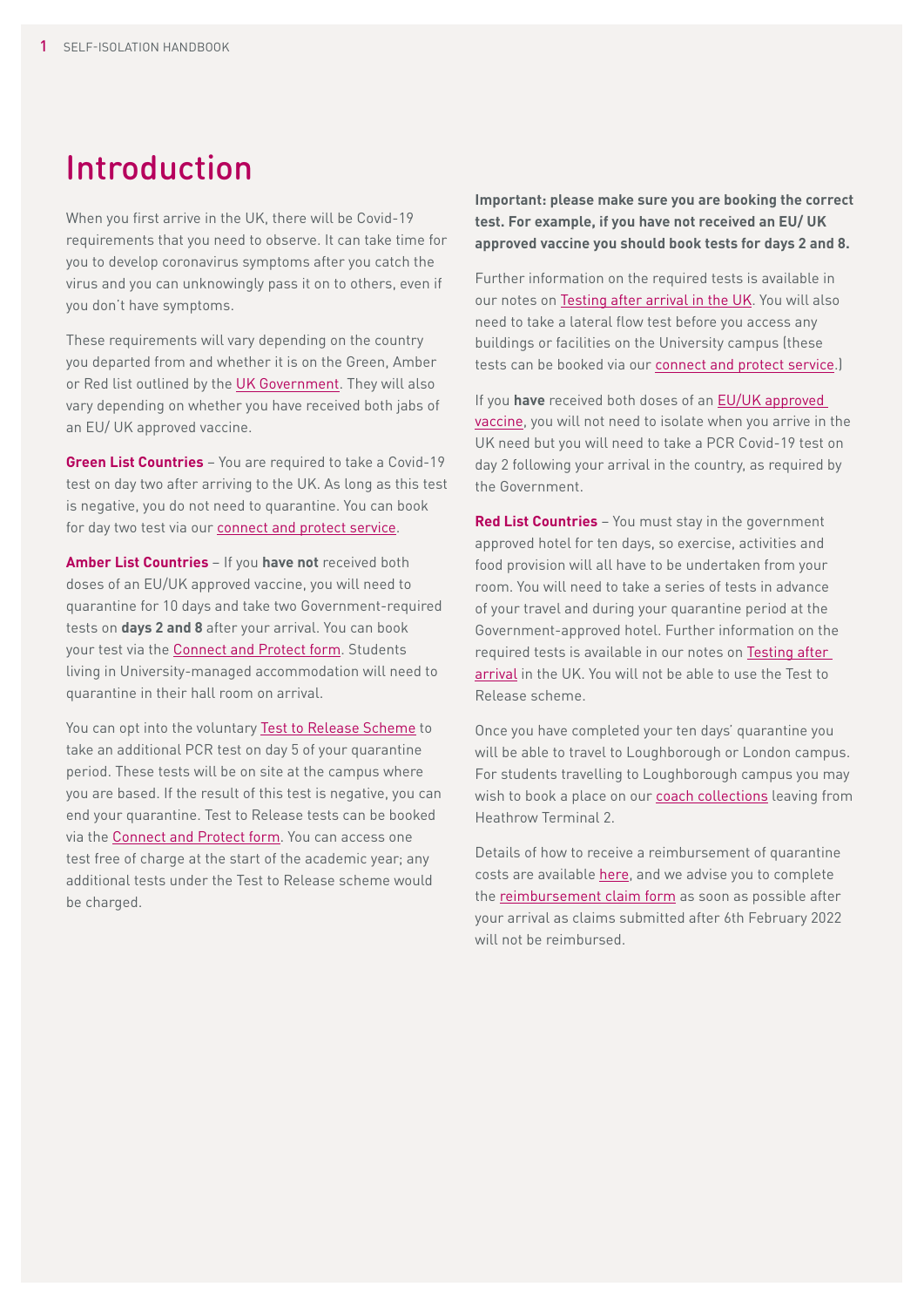# What should I do first?

#### Let your friends and family know that you've arrived safely!

We recommend that you get online and ensure you have access to your University email and LEARN. This is where any suggested reading lists will be published



and your personal tutors may reach out to you via your university email to set up a zoom meeting. If you have any issues then our IT support team will be able to help, including if you are in a quarantine hotel and accessing the University network remotely.

### IT User Account

**Contact telephone** +44 01509 222333 (office hours only)

**Contact email**

[IT.services@lboro.ac.uk](mailto:IT.services%40lboro.ac.uk%20?subject=) 

Students at Loughborough University are automatically registered for a range of IT Services. If you have yet to obtain your IT credentials then you can access them [here](https://www.lboro.ac.uk/services/it/student/useraccount/new/).

Even if you are not on campus, you can use your credentials to access the LEARN platform and your University emails. To access Library services you will need to set up [Off Campus Access \(VPN\)](https://www.lboro.ac.uk/services/it/student/vpn/).

For those of you physically on campus, there are demonstration videos and a step by step guide for [University Wi-Fi Access](https://www.lboro.ac.uk/services/it/student/wifi/) available.

#### Connecting with other students

We have country WhatsApp groups for many non-EU countries so you can connect with other students joining us from your region. If you have not joined one of these already please email [international-office@lboro.ac.uk](mailto:international-office%40lboro.ac.uk?subject=) and let us know which country you're joining us from, and the number you wish to join the group with.

There is also an MBA WhatsApp chat available at <https://chat.whatsapp.com/FjjxNaDagZuCVuuVdbJHv3>

If you are a WeChat user please scan the WeChat group QR Code (up to 100 people):



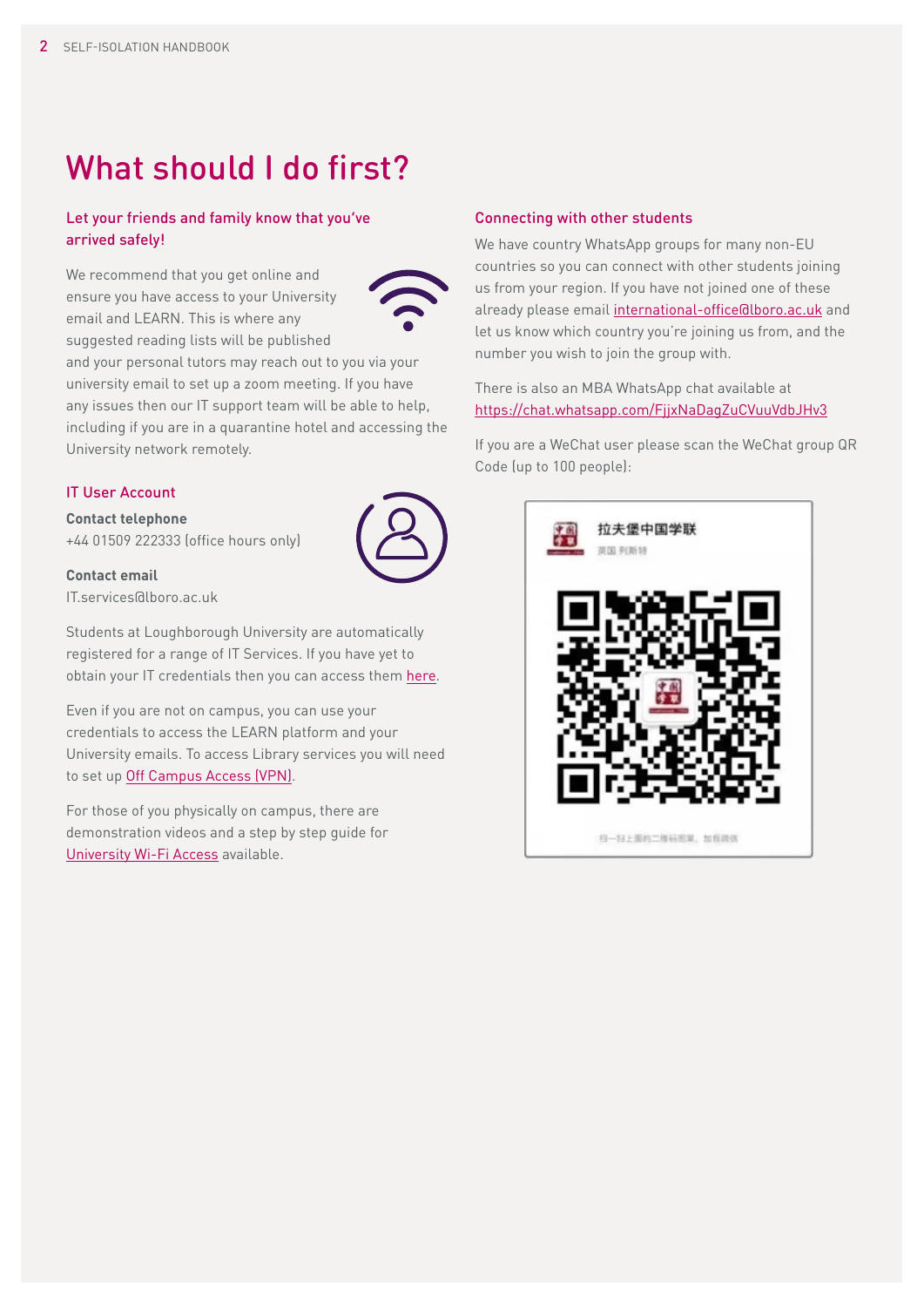## SELF-ISOLATION ON-CAMPUS CATERING OFFER



### Catering services

On our website you will find the most up to date menu and details of our catered halls and retail facilities on [catering service](https://www.lboro.ac.uk/services/food-drink/news/2020/reopening-dates/) webpages.

For students in quarantine or self-isolation, information about our [Self isolation Catering](https://www.lboro.ac.uk/services/food-drink/news/2020/self-isolating-students/)  [Provision](https://www.lboro.ac.uk/services/food-drink/news/2020/self-isolating-students/) is available online. You will receive breakfast pantry items and two prepared meals a day delivered to your accommodation.

Please use the **connect and protect** website for further details as well as providing information for any [dietary and allergy](https://forms.office.com/Pages/ResponsePage.aspx?id=wE8mz7iun0SQVILORFQISzpg4MJpkXlLhHpoB6drZs1UMVYzRFNOTlBXR1BXNU1TOURXOVlYQzdRRSQlQCN0PWcu&wdLOR=cB30F1B79-9B95-9947-8884-5A05F38AAFD4) information to cater for your needs.

### Contact catering services

Normal hours Call 7 days a week

General enquiries **01509 222666** during office hours between 8am-6pm

#### Emergency contact only **01509 222666** out of office hours

between 6pm-8pm

### Email **[Deliveredservice@lboro.ac.uk](mailto:Deliveredservice%40lboro.ac.uk?subject=)** Monday to Friday Only monitored during office hours 8am-5pm.

### Self-isolation off-campus

Your private landlord may have measures in place regarding food and catering for students who are self-isolating, so it is recommended that you contact them direct for information in the first instance.

You can order supermarket food to be delivered to your private accommodation. For this you'll need a bank card which can be used for online purchases in the UK, as you pay for your shopping at the time you place your order.

If you are self-isolating off campus and have an issue setting up your UK bank account, we have a support service offered by our Wardens who can collect essential items for you (please give them the necessary cash on delivery of your items). If you find yourself in a position where you cannot order food and essential items and are self-isolating, you can email our Warden team Jenny and Emma on

**[cwardens@lboro.ac.uk](mailto:cwardens%40lboro.ac.uk?subject=)**

### Opening a UK bank account

During isolation you may wish to make purchases online. If your international bank card does not allow you to do this, you can search online for 'International Student Bank Accounts'. Some will allow you to open the account remotely without needing to physically present your documents.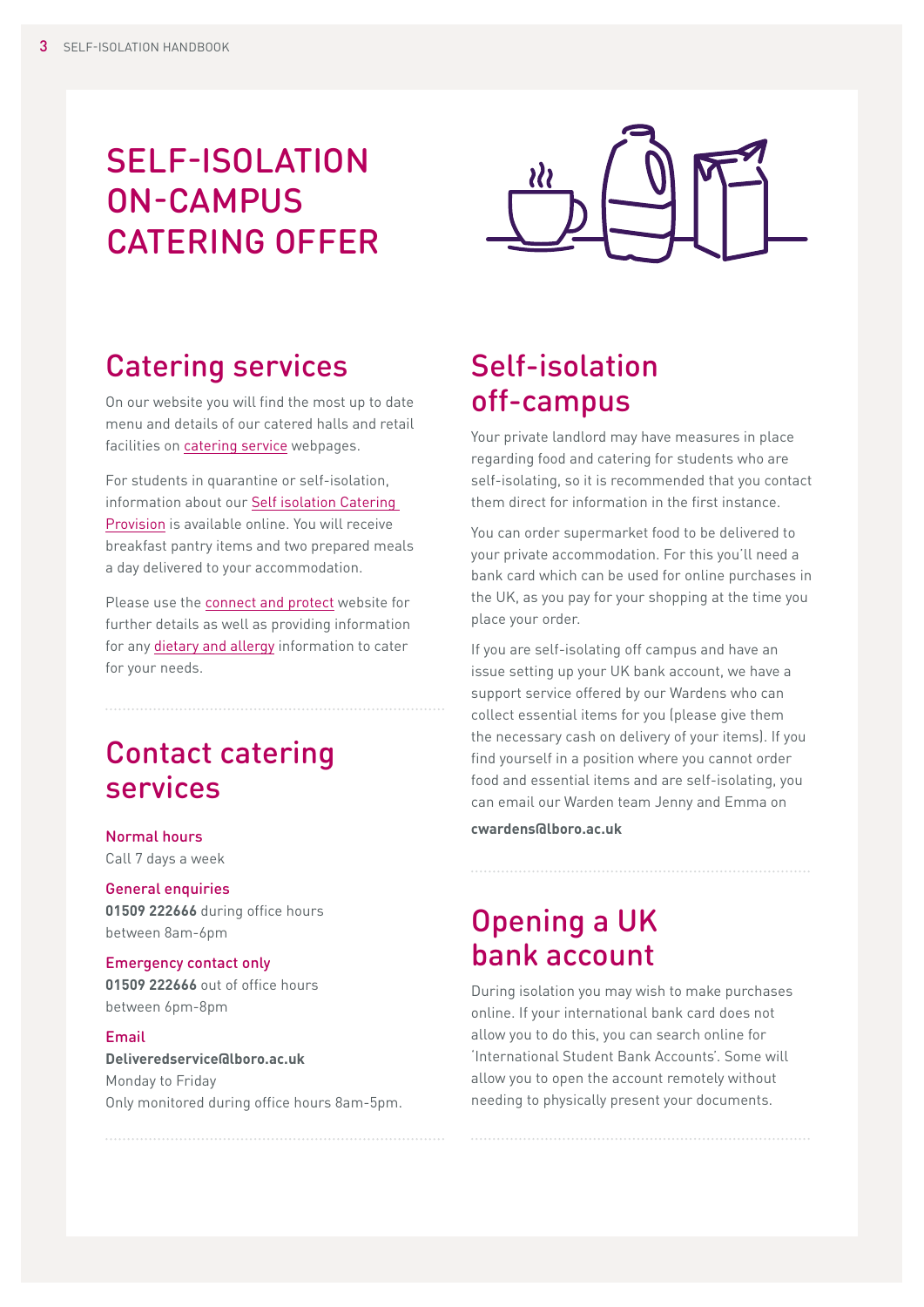# SUGGESTED ACTIVITIES

| <b>Activity</b>                   | <b>What</b>                                                                                                                                                                                         | When and how to join                                                                                                                                                    |
|-----------------------------------|-----------------------------------------------------------------------------------------------------------------------------------------------------------------------------------------------------|-------------------------------------------------------------------------------------------------------------------------------------------------------------------------|
| <b>Induction videos</b>           | View a range of induction<br>and welcome videos from key<br>departments and services                                                                                                                | lboro.ac.uk/students/welcome/<br>international/induction                                                                                                                |
| <b>Online fitness</b>             | On demand classes will be<br>available for gym members<br>Follow the link for 30 days free<br>access to a range of online<br>classes run by Les Mills                                               | lboro.ac.uk/sport/memberships-prices/<br><u>join</u><br>Fitness classes available at any time<br>via Les Mills log in<br>www.lboro.ac.uk/sport/timetables/<br>les-mills |
| <b>Virtual coffee</b><br>mornings | Catch up with your student<br>ambassador buddy for an<br>informal chat                                                                                                                              | Your ambassador will reach out to<br>you and send you an invite via email<br>or WhatsApp                                                                                |
| Library access                    | Get ahead with your course<br>reading list, and access a host<br>of online resources                                                                                                                | Available at any time<br>Log in with your IT credentials<br>(using VPN if off campus)                                                                                   |
| <b>Students</b> ' Union           | Various events and<br>opportunities to socialise once<br>self-isolation is completed<br>Freshers' Bazaar on<br>3rd October where the<br><b>International Student Network</b><br>will be represented | Please visit https://lsu.co.uk<br>Follow on:<br>Instagram<br><b><i><u><u>Glsu.international</u></u></i></b><br>Facebook<br><b>LSU International Student' Network</b>    |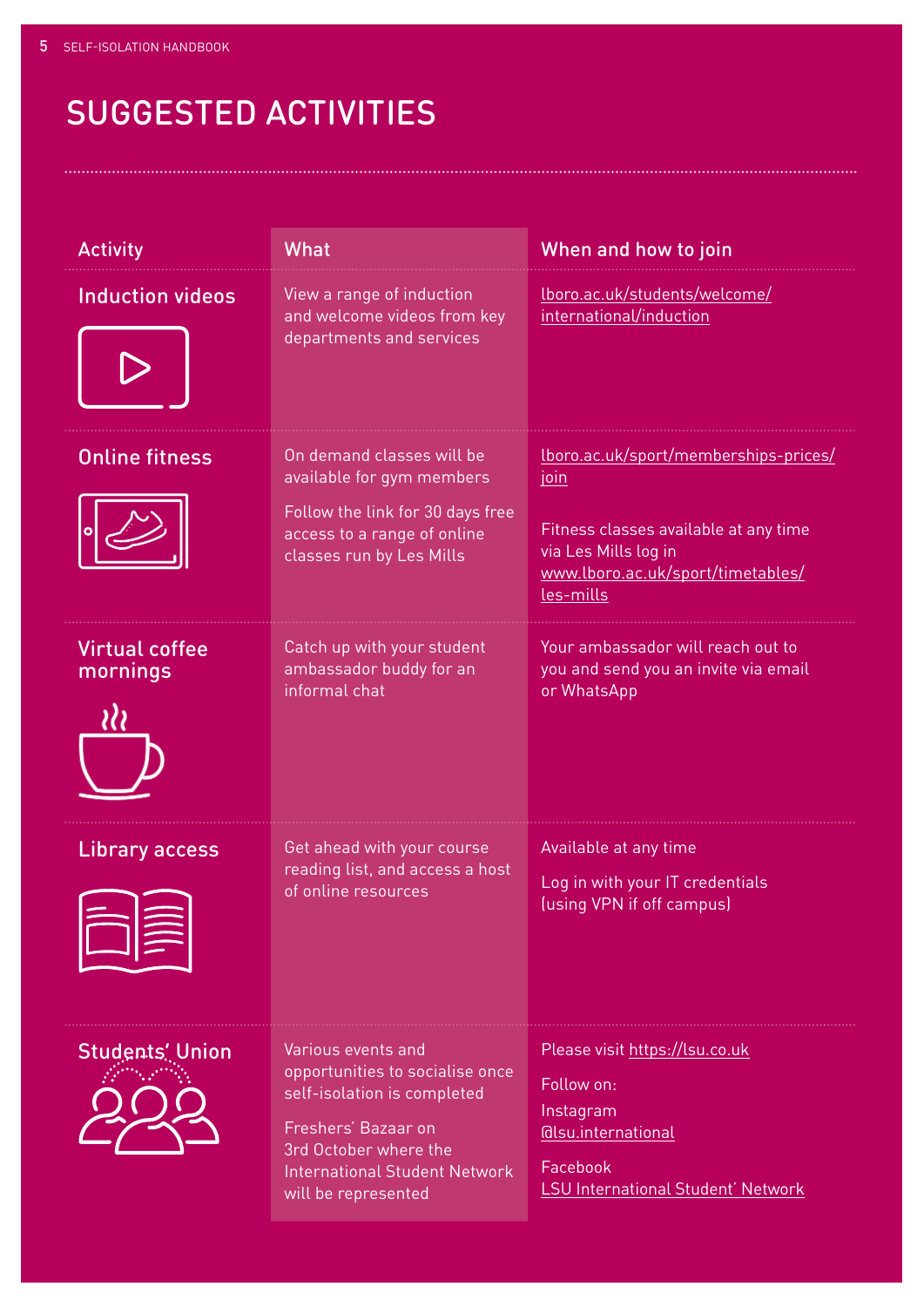### Other useful reminders

Check out our [Connect and Protect](https://www.lboro.ac.uk/internal/studying-working-living/symptoms-covid-19/connect-protect/) pages which have details of Loughborough's on campus track and trace system as well as other Covid-19 safety guidelines.

Our [Personal Best](https://www.lboro.ac.uk/students/personal-best/) programme is structured around the University motto **Veritate, Scientia, Labore**. Each word recognises personal development in a particular dimension of a students' life at Loughborough – academic, professional and personal. During self-isolation you can create your own Personal Best profile and start to think of how to develop these aspects in the coming year.

### Post self-isolation, what to do next

Once you have completed your self-isolation period, you are free to leave your room and mix with other students. You can also attend the classes which are being offered as face to face learning.

You will need to collect your student ID card and attend the inductions being held by your department. Details about where to collect your ID card and information about departmental inductions will be posted on the Welcome to Loughborough pages of our website.

You can now also visit the **gyms on campus** and join societies via the **Students' Union**.





#### What if I start to feel unwell with Covid-19 symptoms during self-isolation?

Stay at home and avoid contact with others until you've booked a test and received the results. We've got full guidelines available on who you should inform and how to book a fast turnaround testing on campus . www.lboro.ac.uk/internal/back-to-campus/symptomscovid-19/who-to-tell/

#### What if one of my flat mates is showing symptoms of Coronavirus?

Your flat mate will need to undertake the above measures. If they test positive you will need to isolate unless you have received both doses of an EU/UK approved vaccine. Please contact [Connect and Protect a](https://www.lboro.ac.uk/internal/studying-working-living/symptoms-covid-19/connect-protect/)nd they can advise you.

### What if I need an essential item such as a plug adaptor or hygiene products, can I go out?

It's not permitted for you to come out of self-isolation except in a very limited set of circumstances, so if you need a plug adaptor then you can notify the accommodation office and they will get you one. If you need any essential items then these can be ordered from the online store. If you're staying off campus then our LSU volunteers may be able to assist you.

### If I feel physically fine but am struggling a bit emotionally. I would like to talk to someone informally, who can I contact?

You have several options. You can talk to your student ambassador for support via zoom, or you can contact our student support services [\(studentservices@lboro.ac.uk](mailto:studentservices%40lboro.ac.uk?subject=), 01509 222765). You can also talk to other students who are self-isolating via WhatsApp and Wechat to remind yourself you're not alone. We also have a University multi-faith Chaplaincy who are available for a chat as well.

### Can I do laundry myself whilst in self-isolation on campus?

Unfortunately not, as the laundry service is at a central point for each hall on campus but we are running a laundry service which you can book via the [online form.](https://www.lboro.ac.uk/internal/studying-working-living/symptoms-covid-19/self-isolation/on-campus-support/laundry/)

#### Can I exercise whilst in self-isolation?

Absolutely, but this will need to be in your room. There are on demand classes available via Les Mills or you could watch a YouTube video for a free led class. There are also wellness and mindfulness exercises available [here.](https://www.lboro.ac.uk/services/student-services/support/healthandwellbeing/selfhelp/at-home/)